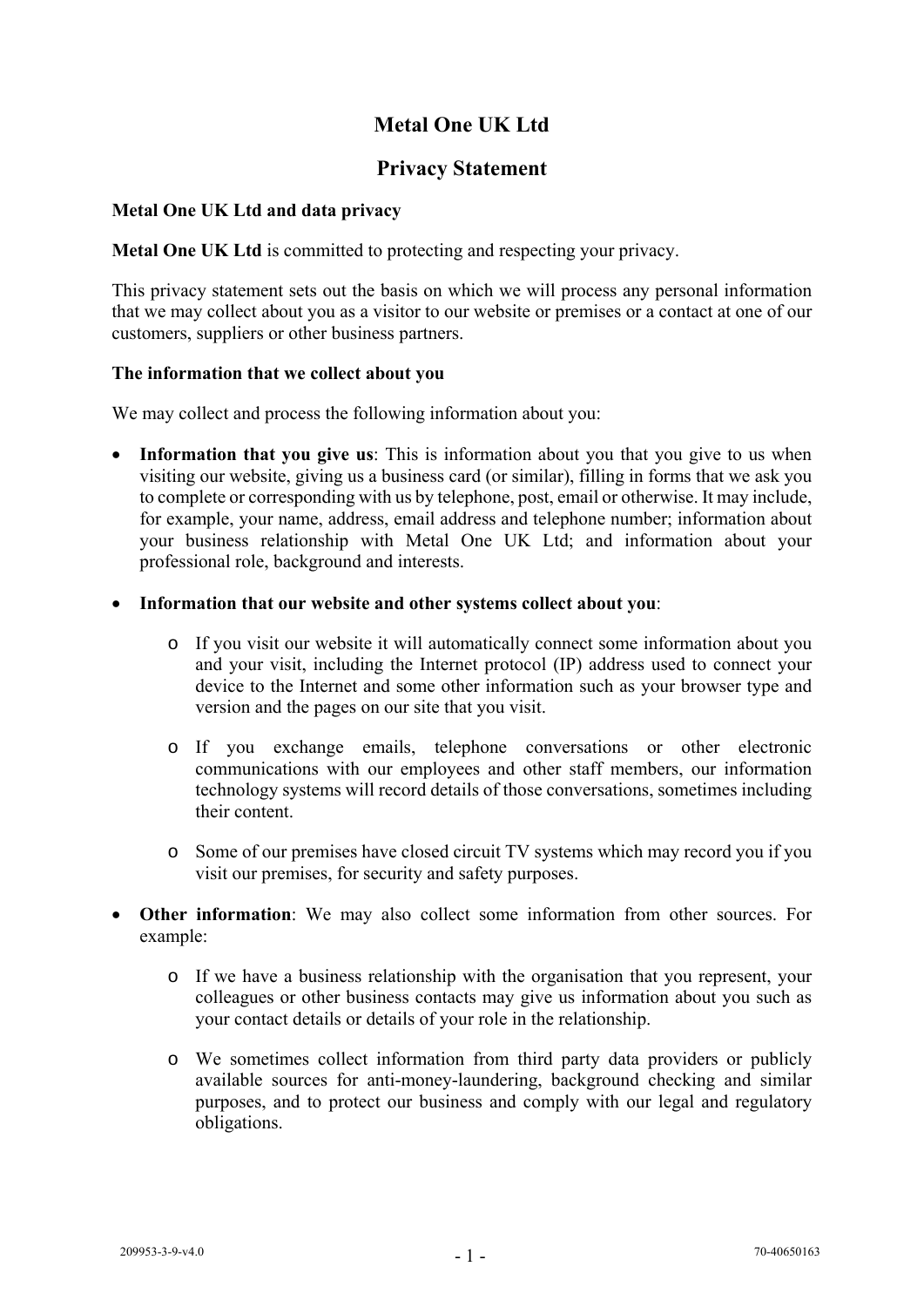## **The uses that we make of your information**

We may use your information for the following purposes:

- to operate, manage, develop and promote our business and, in particular, our relationship with the organisation you represent (if any) and related transactions – this includes, for example, billing / payment purposes;
- to operate, administer and improve our website and premises and other aspects of the way in which we conduct our operations;
- to protect our business from fraud, money-laundering, breach of confidence, theft of proprietary materials and other financial or business crimes; and
- to comply with our legal and regulatory obligations and bring and defend legal claims.

We may from time to time review information about you held in our systems – including the contents of and other information related to your email and other communications with us – for compliance and business-protection purposes as described above. This may include reviews for the purposes of disclosure of information relevant to litigation and/or reviews of records relevant to internal or external regulatory or criminal investigations. To the extent permitted by applicable law these reviews will be conducted in a reasonable and proportionate way and approved at an appropriate level of management. They may ultimately involve disclosure of your information to governmental agencies and litigation counterparties as described below. Your emails and other communications may also occasionally be accessed by persons other than the member of staff with whom they are exchanged for ordinary business management purposes (for example, where necessary when a staff member is out of the office or has left Metal One UK Ltd).

We will only process your personal information as necessary so that we can pursue the purposes described above, and then only where we have concluded that our processing does not prejudice you or your privacy in a way that would override our legitimate interest in pursuing those purposes. In exceptional circumstances we may also be required by law to disclose or otherwise process your personal information. We will tell you, when we ask you to provide information about yourself, if provision of the requested information is necessary for compliance with a legal obligation or, on the other hand, if it is purely voluntary and there will be no implications if you decline to provide the information. Otherwise you should assume that we need the information for our business or compliance purposes (as described above).

## **Disclosure and international transfer of your information**

We may disclose personal information about you, where reasonably necessary for the various purposes set out above:

- to the other members of the Metal One group of companies;
- to your colleagues within the organisation that you represent;
- to service providers who host our website or other information technology systems or otherwise hold or process your information on our behalf, under strict conditions of confidentiality and security;